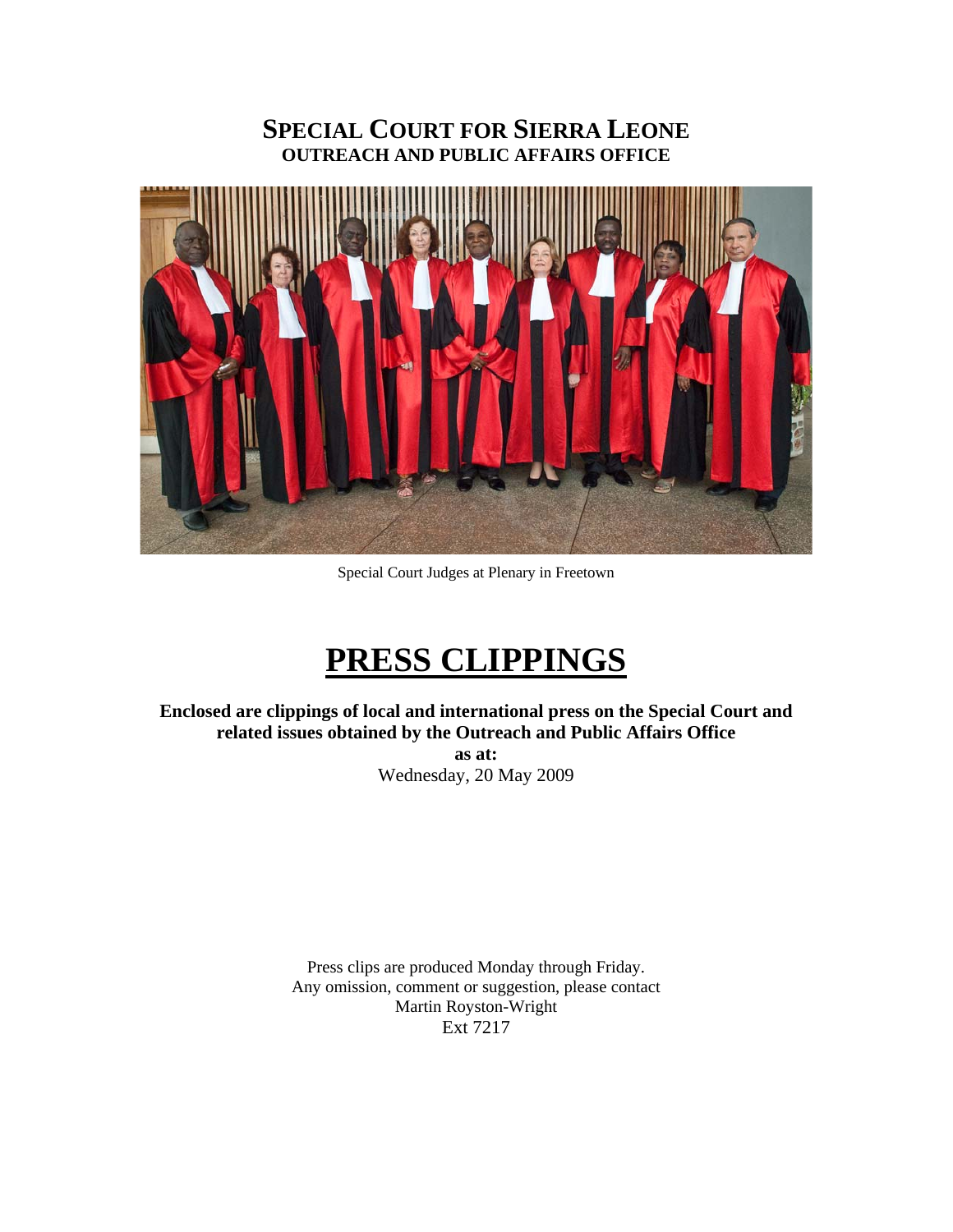| ۰,<br>۰, |  |
|----------|--|
|          |  |

| <b>Local News</b>                                                                       |             |  |
|-----------------------------------------------------------------------------------------|-------------|--|
| Yenga Chiefs Chat With Defence Committee / The New Citizen                              | Page 3      |  |
| Death Row Women In Sierra Leone Not Pardoned On Independence Day / Standard Times       | Page 4      |  |
| Hard Time for Women and Juveniles in Sierra Leone Prisons / Cotton Tree News            | Page 5      |  |
| <b>International News</b>                                                               |             |  |
| Delegation of Liberia War Crimes Advocates to Meet President Obama in Ghana / Cocorioko | Pages 6-7   |  |
| Liberian Calls on Visiting UN Delegation to End Travel Ban / Voice of America           | Pages 8-9   |  |
| UNMIL Public Information Office Media Summary / UNMIL                                   | Pages 10-12 |  |
| Daily Media Report / UNMIL                                                              | Pages 13-14 |  |
| Liberia: UN Envoy Hails Critical Role of Unmil / The Informer                           | Page 15     |  |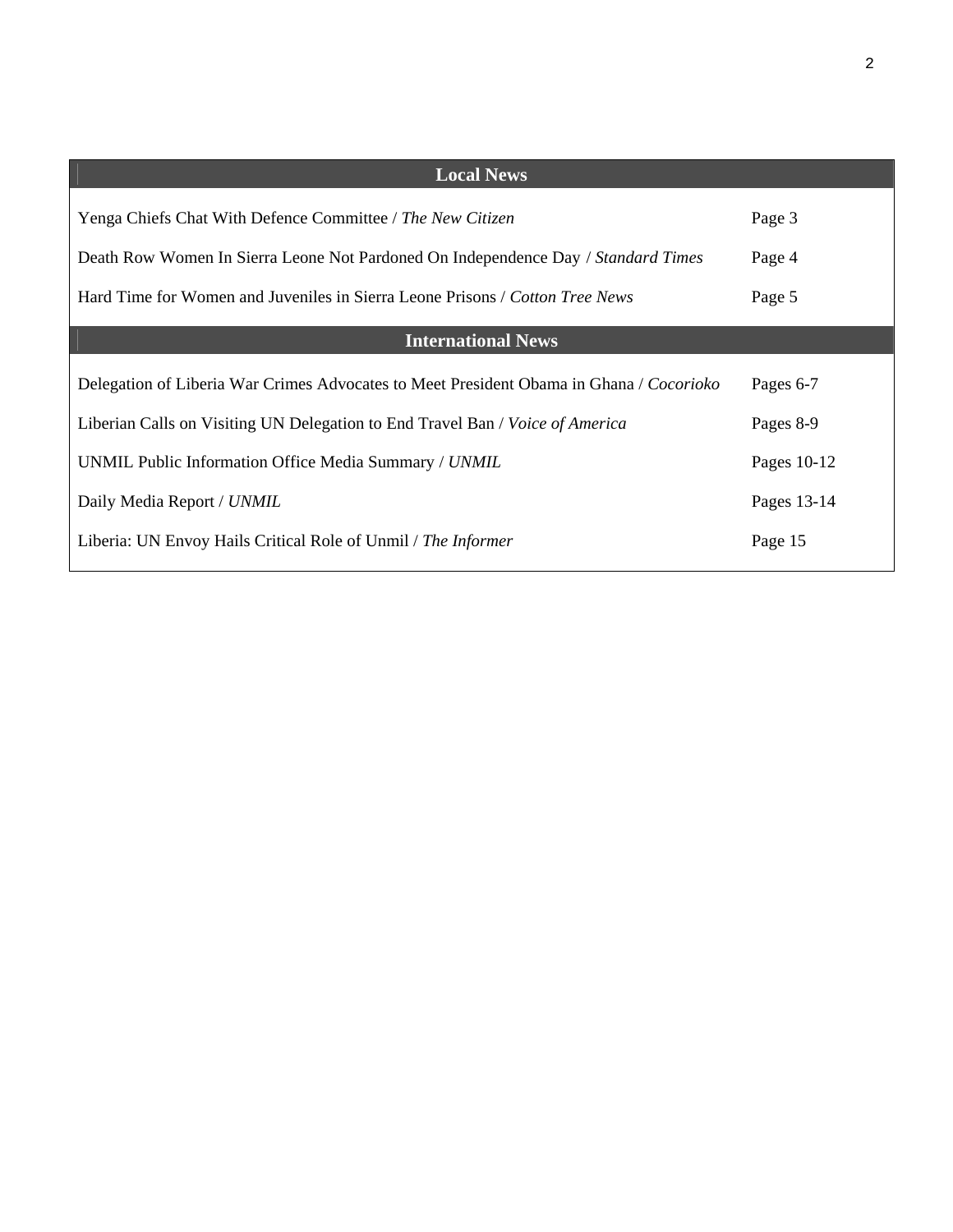# The New Citizen Wednesday, 20 May 2009



parliament.

Hon. Kamara also highlighted plans by the Oversight Committee to visit and tour Yenga at a yet to be announced

date so as to get first hand information on the status of the disputed territory and its inhabitants that would put them **Contd. Page 3** 

# ICA

From page 1

of Yenga and

encouraged them to feel

at home as they are

representing them in

in a good stead to come up with a comprehensive. report to be presented. to the executive arm of government that would. ensure that Yenga is returned to Sierra Leone. Hon. Dauda Dumbuya (APC) reminded the

emment maintaining that - them of government's the meeting is the beginning of better understanding and acquaintance between the two parties.

Hon. Musa Jina (SLPP), who hails from Kailahun District, in his contribution, also chiefs that the Yenga is-<br>thanked the visiting delsue is a priority to gov- ... egation and assured

determination to redeem

the people of Yenga. Hon. Charles Kalawa, also of the APC, highlighted that Yenga is a very important issue that needs the collaboration of all stakeholders in an effort to regain the land as it is important for the consolidation of peace

and democracy in the

country. Regent Chief of Kissi Teng, who doubles as Section Chief, Fallah. Jusu, in his response, expressed appreciation to the Defence Committee members for honouring them and intimated that the issue of Yenga is disheartening to talk about due to the sufferings Sierra Leoneans are subjected to by Guinean soldiers illegally occupying the land.

He recalled the history of Yenga dating back to 1912 and asserted that he would never be satisfied. until Yenga is freed and expressed delight that the Parliamentary Committee on Defence is visiting the area to au fait themselves with the current status of the area.

Chief Brima Kendor articulated that Koindu market, which falls under Yenga, was the bread basket for revenue coilection for government but lamented that since the illegal occupation of Yenga by Guinean soldiers, all economic activities have ceased as the community is subjected to harassment and intimidation, the reason why the visit of the MPs cannot be overemphasized as it would give them the chance to witness at first hand how their compatriots are abused in their own homeland.

3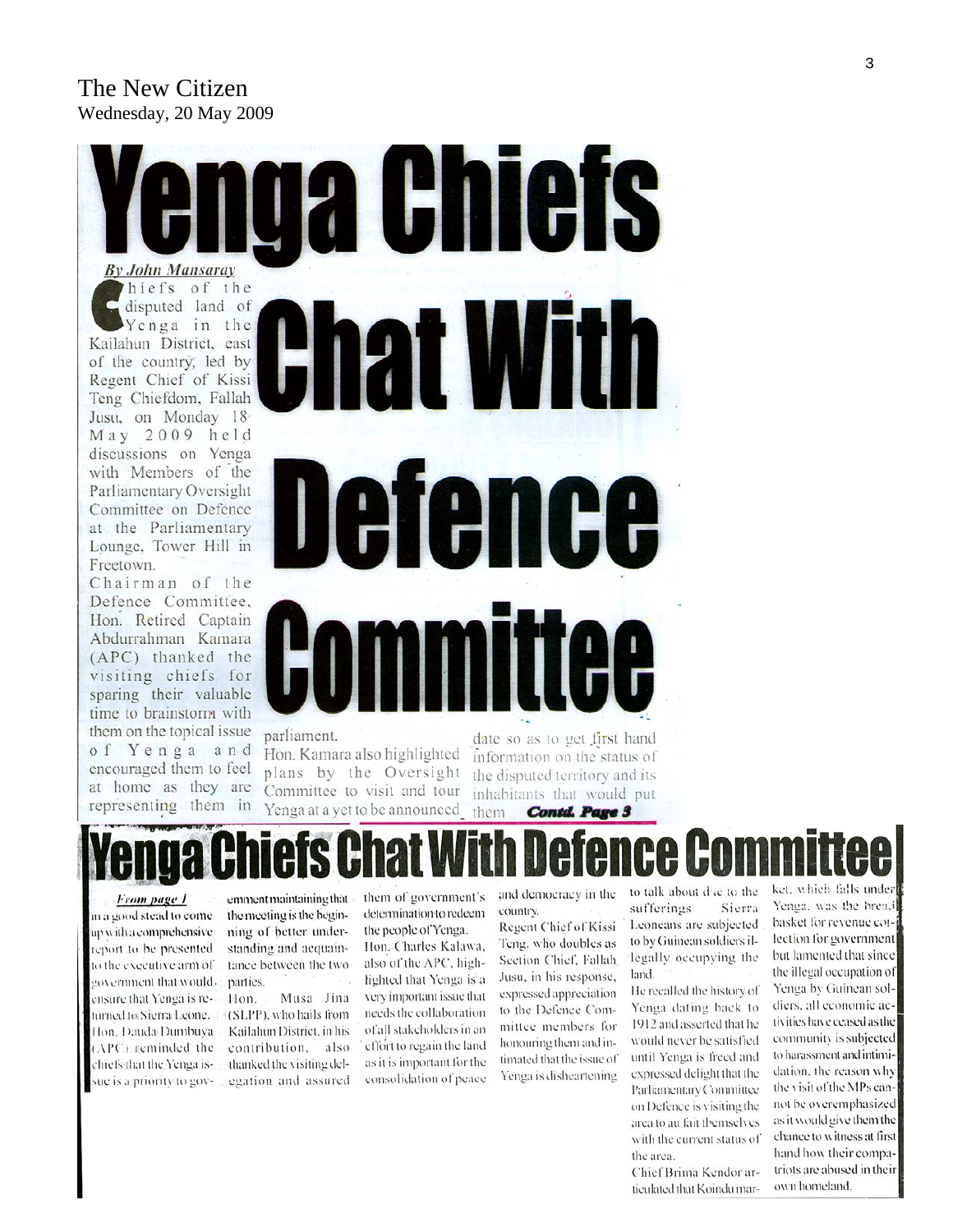# Standard Times Online

Friday, 15 May 2009

#### **Death Row Women In Sierra Leone Not Pardoned On Independence Day**

Despite an active campaign led by the local NGO, AdvocAid, to seek pardons for 3 women currently on death row at Pademba Road Prison, Freetown, the group today announced its disappointment at the President's failure to grant any pardons to prisoners as part of the Independence Day concessions.

AdvocAid advised that it had written to the President at the start of April explaining the compelling legal and humanitarian reasons why the 3 women should be granted a pardon. But for the second year in succession the President has not pardoned any prisoners, not just those on death row. It is not clear why the President chose not to exercise this constitutional power.

Nevertheless, AdvocAid welcomes the President's Independence Day pledge to fight injustice against women. The President stated that he and his government "are resolute in fighting injustice particularly against women and we have demonstrated affirmative action by appointing a woman as Chief Justice."

In addition to the President's pledge, there are other reasons to be optimistic. The President's constitutional power to pardon prisoners may be exercised at any time of the year and is not restricted to Independence Day. Condemned prisoners are also not without rights. AdvocAid highlights that Commonwealth cases have determined that condemned prisoners have specific rights regarding requests for pardons and mercy, including rights of access to documents, and rights to make representations to the Mercy Committee. AdvocAid hope that the Government will follow these important due process rights as a demonstration of its Independence Day commitment to justice.

"We will keep fighting for justice for the 3 women", Leigh Lawrie, one of the AdvocAid directors stated. "These women were convicted having received very little legal assistance. There are strong grounds why they should be pardoned. We, therefore, ask the President, as Father of the Nation and Fountain Head of Justice, to review these women's cases and use his constitutional power to grant them a pardon on any one of the remaining days of the year."

AdvocAid, a registered NGO in Sierra Leone, provides legal assistance to women in Pademba Road Prison, Freetown, Sierra Leone. It has four female directors who are legally trained. The AdvocAid project actively collaborates with Sierra Leonean NGOs, such as the Sierra Leone Court Monitoring Programmes, and Defence for Children. AdvocAid also regularly collaborates with individual lawyers who are willing to provide advice and/or representation to female inmates. AdvocAid can be contacted via email to Advocaid@gmail.com.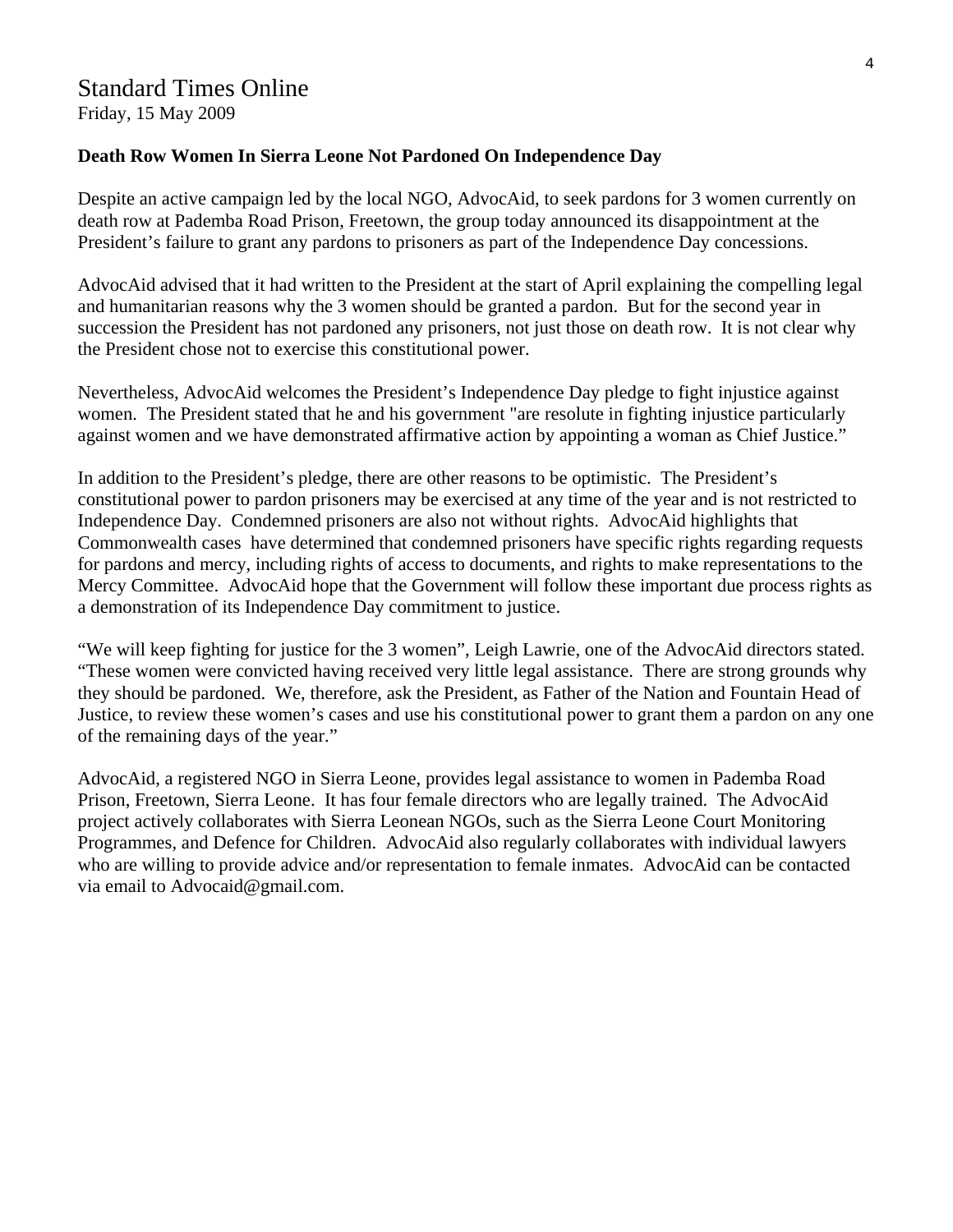### **Hard Time for Women and Juveniles in Sierra Leone Prisons**

Written by Aruna Augustine Kamara

Prisons Watch Sierra Leone has launched a report on the status of women and juveniles in detention nationwide. The report contains findings on monitoring visits to prisons, police cells, approved schools and remand homes. Mambu Feika, National Coordinator of Prisons Watch Sierra Leone said the status of women and juveniles in detention in the country was appalling.

Mr. Feika said Prisons Watch Sierra Leone took exemption to such a situation and the procedures in handling juveniles in conflict with the law. He said the report also found out that there was delay in trials for people in prison on remand.

The report recommended, among other things, that government should adopt other forms of punishment for lactating mothers and pregnant women. It said government should ensure immediate investigation of cases and the speedy trials of all persons on remand and awaiting trails.

The report also recommended that Justices of the Peace must be trained to handle cases and prison officers to properly compute jail terms of prisoners.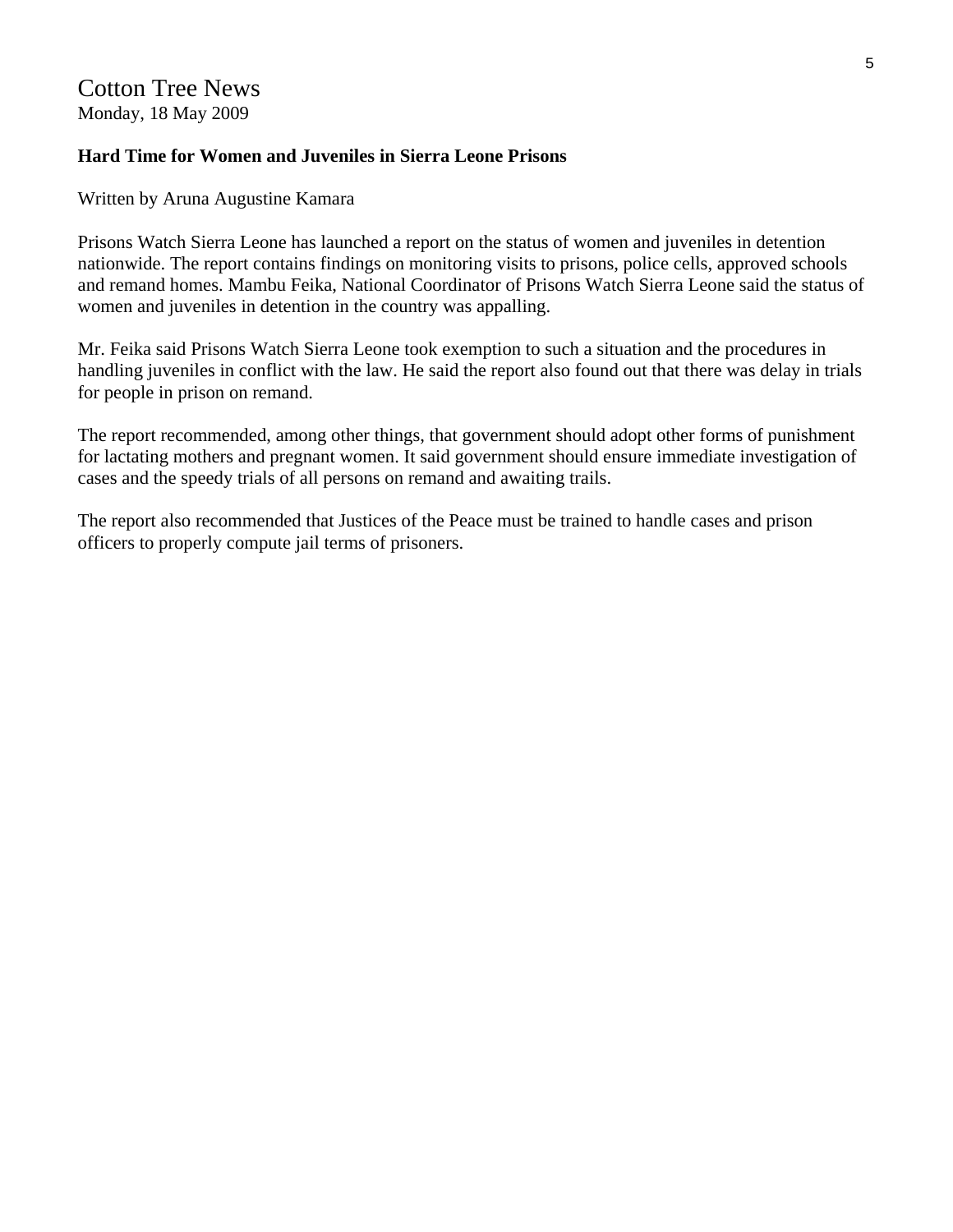# **Delegation of Liberia war crimes advocates to meet President Obama in Ghana**

Written by Cocorioko Newspaper Limited

As the group sought to draw the President's attention to justice in Liberia, it threw light on article 26g of the Act creating the Truth and Reconciliation Commission of Liberia, which, under the signature of its Chairman, submitted preliminary recommendations to the National Legislature for the creation of a Special Court to prosecute those bearing the greatest responsibility for war crimes and crimes against humanity.

## THE ANTI-WAR ADVOCACY WING OF THE PROGRESSIVE ACTION FOR CHANGE

Capitol bye pass, Monrovia;  $+2316-626-209$ , war\_crimes\_liberia@yahoo.comThis e-mail address is being protected from spam bots, you need JavaScript enabled to view it

A Delegation of War Crimes Court Advocates to Meet President Obama in Accra-Ghana on July 11, 2009…

Liberia's leading anti-impunity group, the Movement Forum for the Establishment of a war Crimes Court in Liberia, will travel to Accra-Ghana to meet with U.S President Barack Obama who pays a two-day visit to that sisterly country on July 10-11, 2009.

According to the non-governmental advocacy institution, a dispatch from the White House has confirmed the visit of the U.S President along with his wife, who will briefly meet with the Liberian group.

A delegation of the Liberia-based organization, headed by its National Chairman, Mr. Mulbah K. Morlu, will leave Liberia for Accra on 8th July 2009. Whilst in Ghana, the war crimes court group says it looks forward to meeting hierarchies of the Ghanaian government, and will encourage the administration of President John Atta –Mills to strongly support the establishment of a special court to prosecute all warlords bearing the greatest responsibility for crimes against humanity, war crimes, and violation of international humanitarian law in Liberia.

The group, which has been vehemently campaigning to ensure justice for war victims, has revealed that the arrangement to meet the U.S President in Ghana was concluded as a result of its 27th January 2009 letter to Mr. Obama, in which critical national issues were raised. In that communication, the prodemocracy organization "drew Mr. Obama's attention to the need for "The arc of the moral universe" to bend towards justice in Liberia due to the widespread commission of war crimes, crimes against humanity, and violation of international humanitarian law, the aftermath of a 14-year senseless civil war led by Mr. Charles Taylor, Mrs. Ellen Johnson-Sirleaf, Professor Alhaji G.V. Kromah, and others."

As the group sought to draw the President's attention to justice in Liberia, it threw light on article 26g of the Act creating the Truth and Reconciliation Commission of Liberia, which, under the signature of its Chairman, submitted preliminary recommendations to the National Legislature for the creation of a Special Court to prosecute those bearing the greatest responsibility for war crimes and crimes against humanity.

In a separate context, the unrelenting advocacy group said the reluctance of the Liberian government to endorse the TRC's recommendation, which has binding effects, has been complicated further by the reluctance of President Ellen Johnson-Sirleaf to constitute and make functional, the Independent National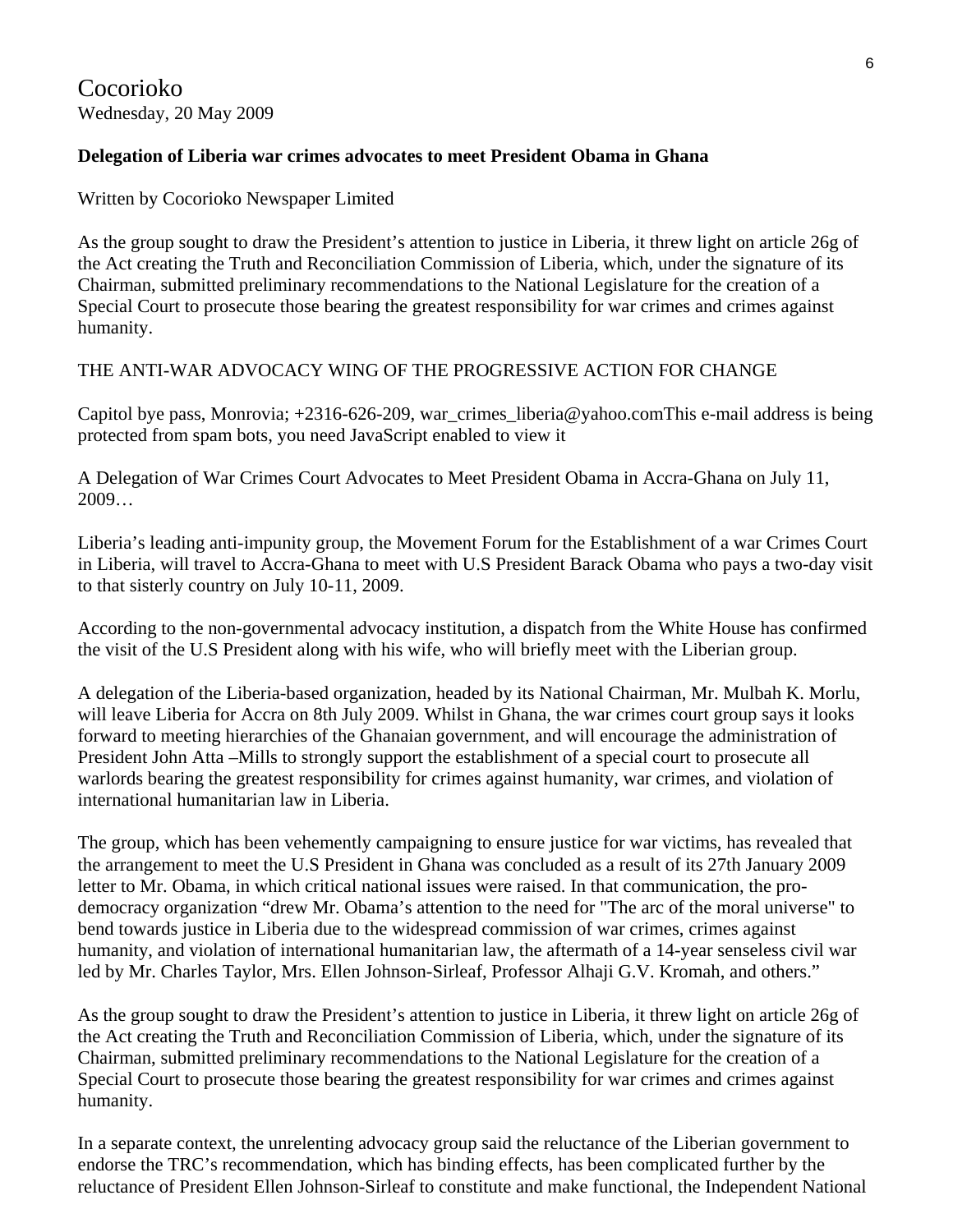Commission on Human Rights; the group continued, "Though the Act setting up the Independent National Commission on Human Rights came into force in 2005, the Commission is not operating due to continued Government reluctance in appointing its commissioners. Of much disappointment, we assume that the President's reluctance to set up this very vital organ of reconciliation and justice may be due to her well-documented alleged partnership with Charles Taylor in destabilizing Liberia."

In conclusion the group warned that "This reluctance and the President's decision to amend the prosecutorial powers of the Commission is intolerable and a serious national security risk. If this action is not prevented, the intents and purposes of the TRC shall be jeopardized because; Under Article X, REPORTING AND RECOMMENDATIONS, Section 46. "The Independent National Commission on Human Rights shall be seized with the responsibility to ensure that all the recommendations contained in the Report of the TRC are implemented and that civil society organizations and moral guarantors of the CPA shall have the responsibility to monitor, and campaign for the scrupulous implementation of all recommendations contained in the report…all recommendations shall be implemented.

Meanwhile, the Human Rights group has announced that upon meeting President Obama, it will highlight crucial national security and priority political issues. It hopes to have enough time with the President to discuss the following national priorities:

• the immediate formation of a special court in Liberia, consistent with the TRC's recommendation; • high-level corruption in government, which could set the basis for conflict in Liberia and undermine peace in the sub-region;

- the illegal 'Assets freeze' approach, a selective method to fighting corruption, and;
- the reconstitution of the National Elections Commission, a way to a successful 2011 election, etc.

• The uncompromising local advocacy organization has revealed its plans to hold a GRAND DEMONSTRATION in Liberia after meeting with the U.S President on July 11th.

Political analysts around the country view the coming meeting as pivotal in the fight against impunity, especially when the Chairman of the war crimes court group, Mr. Mulbah K. Morlu, was also Chairman of the Obama for President Campaign in Liberia. In closing, the campaign group disclosed its regrets over the wait-and-see approach President Obama is taking on Liberia and the government of Mrs. Ellen Johnson-Sirleaf.

The group believes the U.S President's decision to visit Ghana, and not Liberia, its step-child, clearly indicates that spiraling corruption in government, warlords in power, et cetera, are undeniable challenges that need to be urgently tackled.

On behalf of the campaign group, the statement was signed by Mulbah K. Morlu, jr., National Chairman.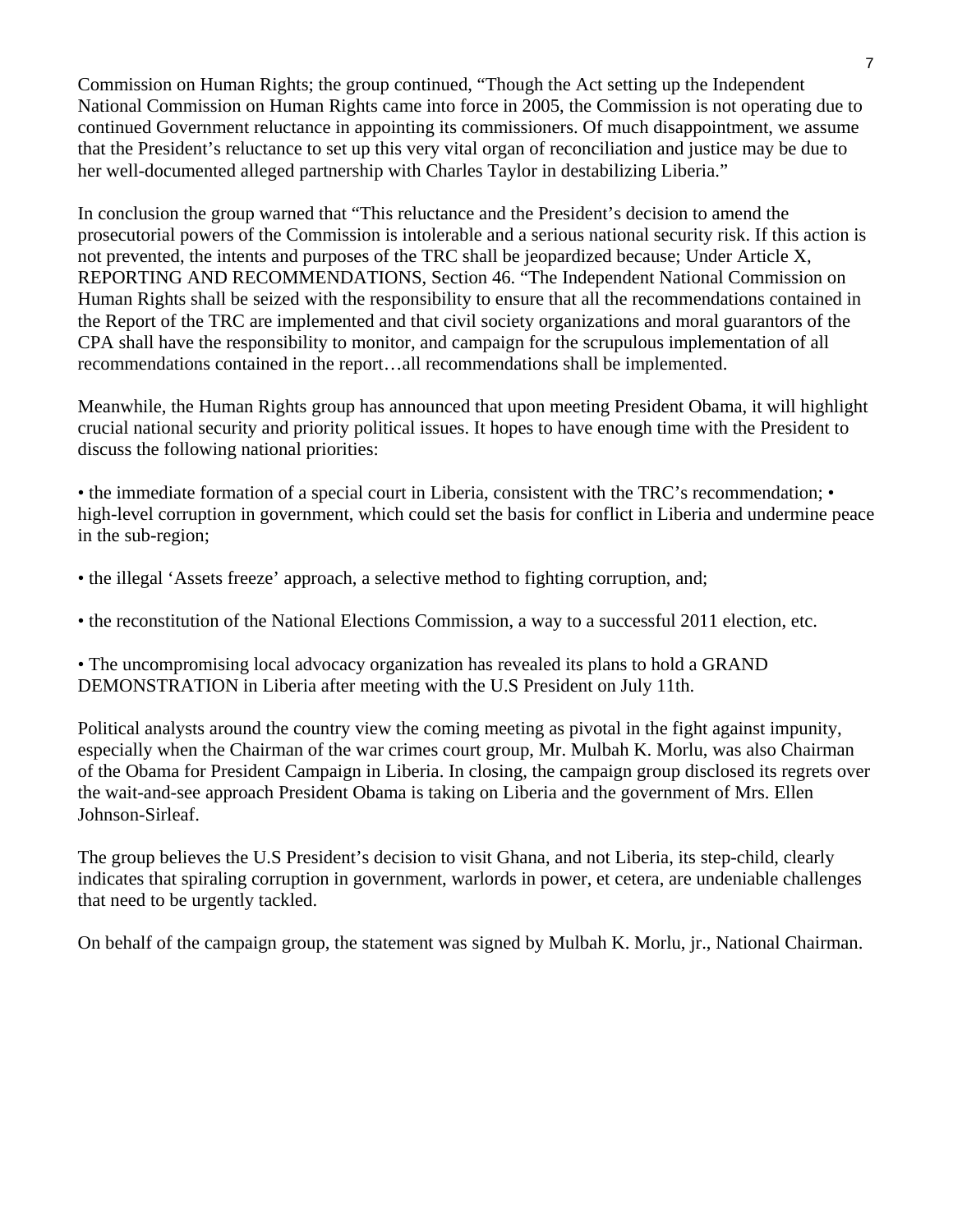# **Liberian Calls on Visiting UN Delegation to End Travel Ban**

By James Butty

The 15-member U.N. Security Council delegation which has been touring several African countries has arrived in Liberia, the final leg of its four-nation tour. It will hold talks Wednesday with President Ellen Johnson Sirleaf on the progress of the U.N. peacekeeping mission in Liberia.

The delegation is also likely to hear from former officials and family members of former President Charles Taylor who are under a U.N.-imposed travel ban and assets freeze order.

The Security Council first mandated the restrictions in 2001 against Taylor and his government for his role in the Sierra Leone civil war. Since then, the travel ban list has been updated several times to prevent former Taylor officials and family members from using allegedly misappropriated funds to interfere with the restoration of peace and stability in Liberia.

Benoni Urey, former commissioner of maritime affairs in the Taylor government and one of those who is under the travel ban and assets freeze said the U.N. has wrongly persecuted him and other former Taylor government officials.

"For almost nine years we have been placed on a travel ban and assets freeze. We served a sentence of nine years for a crime we know we had not committed. I served my country diligently for six years. I'm I been persecuted because I served my country with distinction?" he said.

Urey said he and the others affected by the travel ban and assets freeze are not bitter against the United Nations, but that are hoping the U.N. would use reasoning in dealing with the matter.

"We're happy that the U.N. Security Council is here and that they may interview and listen to the call of the Liberian people because I can say overwhelmingly there's 98 percent of the Liberian people who did not comprehend why is there a travel ban on some of the most productive people this country has produced," Urey said.

One of the reasons the Security Council imposed the travel ban and assets freeze was to prevent former Taylor officials and family members from using alleged misappropriated funds to interfere with the restoration of peace and stability in Liberia.

Urey denied he ever embezzled any funds as official in the government of former President Charles Taylor.

"First of all, did anybody ever report any money missing? Never! I speak on behalf of myself. Since I left maritime I've been audited six times, and pray tell me if monies were missing, six audits won't find it? The U.N. is not stationed in Liberia; that's why we harbor no malice against them. It's our own brethren that had to lie and misinform these people," he said.

One of the allegations that some have made against Urey is that as maritime commissioner, he was responsible for the purchase of helicopters which the Taylor government used to allegedly commit war crimes.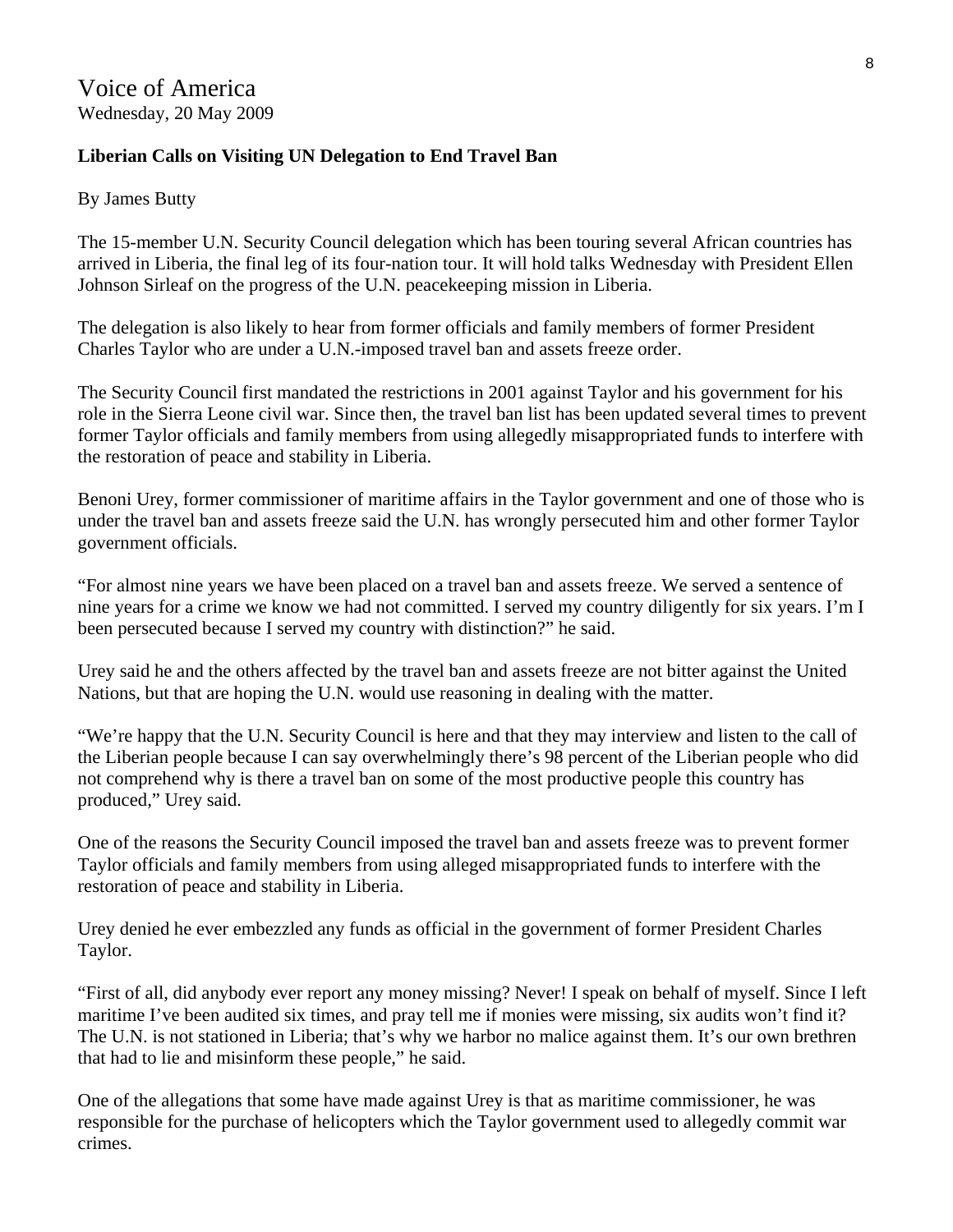Urey denied the helicopters were ever used to commit crimes. Instead he said they were used to transport wounded people and the police.

"I did not purchase a helicopter for Mr. Taylor. I was commissioner of maritime affairs; I got instructions from the president of the Republic of Liberia Charles Ghankay Taylor through the ministry of finance to instruct the agent of Liberia LISCR (Liberia International Ship Registry) to pay \$649,000 to a company for the purchase of two helicopters. These helicopters were never military helicopters; these helicopters were used to bring wounded people, to transport the police and SSS (Special Security Service) all over the country," he said.

Urey said he did not purchase the helicopters directly and wandered why the agents of the Liberian International Ship Registry who purchased the helicopters are not the ones on the U.N. assets freeze and travel ban.

He said President Ellen Johnson Sirleaf had asked the U.N. to end the travel ban because it does not add to her efforts to reconcile the country after 14 years of civil war.

"The President of the republic of Liberia has gone a long way in trying to reconcile the country. She has asked that this whole thing about travel ban and assets freeze be dropped because she feels that it doesn't go anywhere in reconciling the differences in the country. In addition, she has said that as far as she is concerned, we do not pose any security threat to this nation and the sub-region," Urey said.

Urey said he not a threat to the security of country because he has more invested in the country than most Liberians.

"If anything that I want, I want stability, I want security and I want my people to be united that we can all more this country forward," Urey said.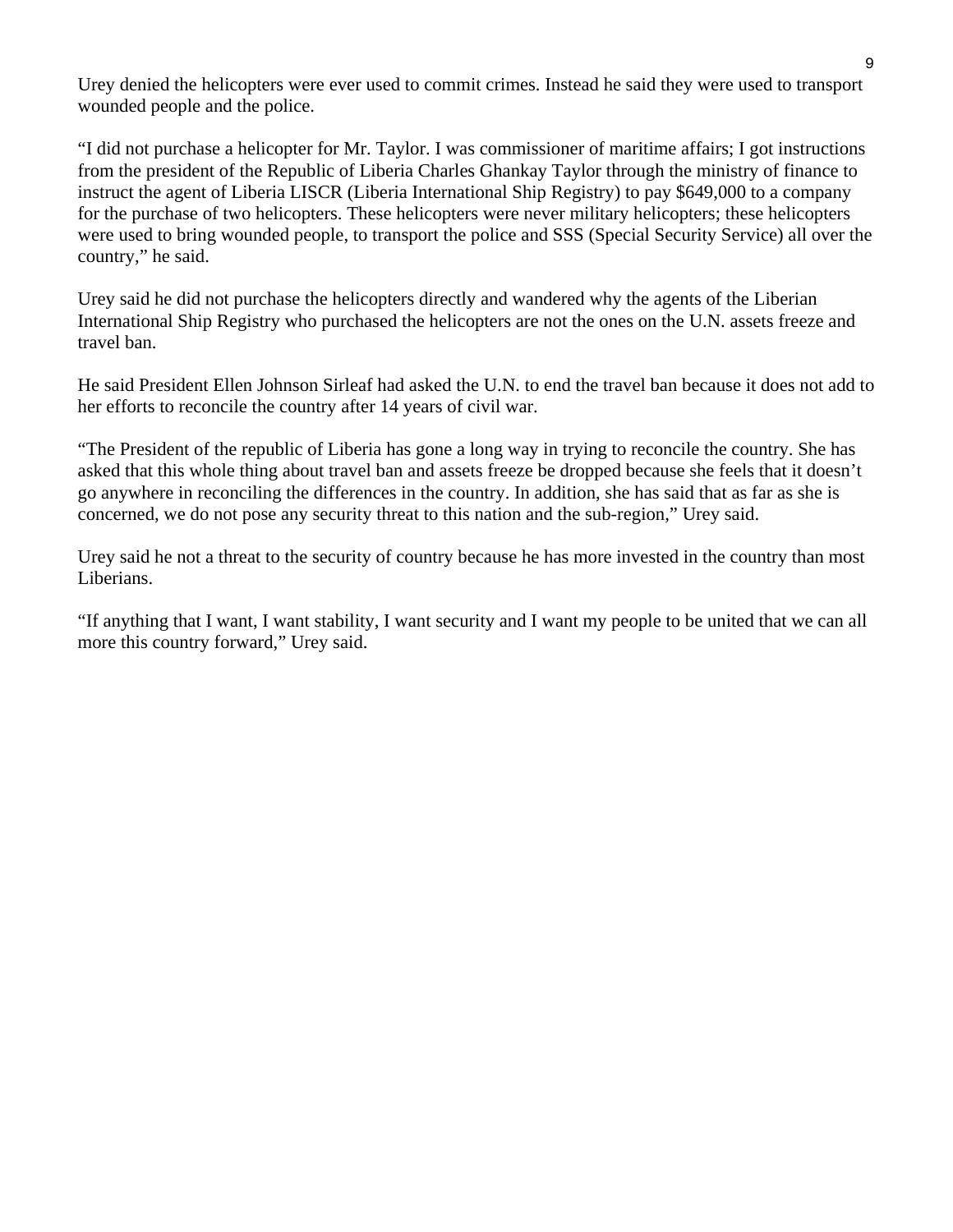

United Nations Mission in Liberia (UNMIL)

# **UNMIL Public Information Office Media Summary 19 May 2009**

*[The media summaries and press clips do not necessarily represent the views of UNMIL.]* 

# **International Clips on Liberia**

# **Cause Canada on Peace Building Project**

Ben Samuel Turay

Concord Times, May 19, 2009 (Concord Times/All Africa Global Media via COMTEX) -- Cause Canada in collaboration with civil society organizations in Sierra Leone has commenced a two-day clinic on peace building for Sierra Leone, Liberia and Ivory-coast.

Cause peace building coordinator, Daniel N'bompa-Turay told participants at the Archdiocesan Pastoral center in Freetown that the aim of the workshop was to bring the tree countries together to strengthen gender issues, empower women and youths in peace building process.

He said the clinic will also look at educating people about human rights issues and bring both civil society organizations and the government to work as one.

"It is important to discuss about peace building. We want peace in of West Africa," he said. He added that both Liberia and Sierra Leone have experienced brutal civil war and that it was important for the two countries to build on their peace process.

## **International Clips on West Africa**

#### **Mediator sees chance of Ivory Coast "turning point"**

OUAGADOUGOU, May 18 (Reuters) - The African leader seeking to broker an end to Ivory Coast's sixyear political gridlock hailed a new Nov. 29 election date on Monday as a real chance for the world's top cocoa grower to emerge from the stalemate.

Last week's announcement of the date met with skepticism by analysts who warned it could slip like others before it, citing what they see a lack of political will by incumbent Ivorian leaders benefiting from the political uncertainty.

But Burkina Faso's President Blaise Compaore said before a new round of mediation talks that President Laurent Gbagbo's government was committed to holding a poll aimed at reuniting a country whose north has been in the hands of rebels since a 2002-03 civil war.

#### **Local Media – Newspaper**

**UN Security Council Delegation Visits Liberia – Travel Ban victims beg to be heard** 

(New Democrat, The Analyst, The Monitor, Heritage, the Informer and The Inquirer newspapers)

- A United Nations Security Council delegation is due to visit Liberia on Tuesday on the last stop of an eight-day, fournation trip to Africa.
- Ambassadors and diplomats from the 15 council nations the United States of America, France, Uganda, the United Kingdom, Russia, the People's Republic of China, Austria, Burkina Faso, Costa Rica, Croatia, Japan, Libya, Mexico, Turkey and Vietnam - are due to meet with President Ellen Johnson Sirleaf and Cabinet Ministers, the leadership of the UN Mission in Liberia (UNMIL), senior members of the UN country team, and the International Contact Group on Liberia.
- The media expects that the delegation, led by US Ambassador Susan Rice, would reaffirm the Council's support to President Sirleaf's efforts to rebuild the country after back-to-back civil wars.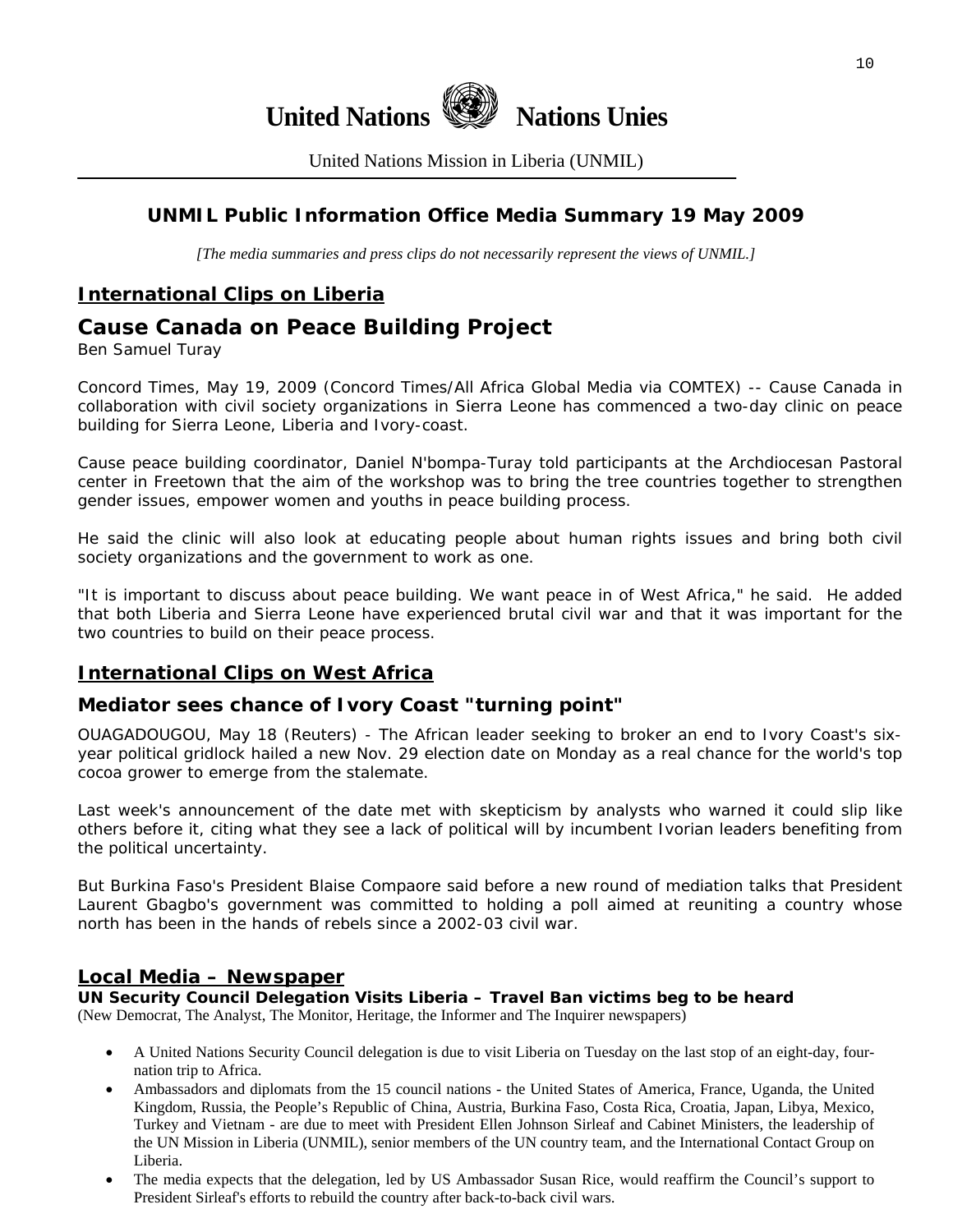- Accordingly, the Council will also assess the UN Mission in Liberia, whose mandate expires in September, to determine whether it should be further renewed. The delegation will also assess the operational capacity and sustainability of the Liberia National Police and other security institutions.
- In another twist, a number of Liberians affected by the UN Security Council travel restrictions continued to accuse the government of being insensitive to their plight, urging the visiting UN Security Council delegation to accord them an opportunity to be heard.
- Most of the affected Liberians accused the Council of being selective in removing names from the travel ban list.
- It is widely believed in Liberia that the issue of removal was a key instrument for garnering votes in the heat of the 2005 Presidential campaign. A major Liberian online news magazine suspects that 'promises were made by some political players that they would advocate on behalf of those restricted from travel and whose assets have been frozen.'
- Recently, Jewel Howard Taylor, wife of former President Charles Taylor lamented that a promise made by President Ellen Johnson Sirleaf regarding the turnover of her husband to the war crimes court for trial was not fulfilled, a pledge President Sirleaf denies in her memoir which was released a short while ago.

#### **Suspended LTA Chairman Faces Probe**

(Heritage, The News, Daily Observer)

• The suspended Chairman Liberia Telecommunications Authority (LTA), Albert Bropleh will submit himself for investigation based on recent audit reports. The rest of the LTA commissioners have complied with President Ellen Johnson Sirleaf's request to resign their posts.

#### **Man Arrested over US\$1M Scam**

(The News, Heritage, The Inquirer, Daily Observer)

• A middle-aged man identified as 'E. Jee Sirleaf', who coned the Government to cart away US\$1 million under the guise of acting on behalf of the President, is currently undergoing investigation for his alleged involvement in fraudulent acts at the Central Bank of Liberia (CBL).

#### **Corrections Officer Justifies Jailbreaks**

(The Monitor)

• [Sic:] An official of the Corrections and Rehabilitation at the Ministry of Justice has attributed the wave of jailbreaks in the country to neglect of the correction system by the Liberian Government. 'Correction officers in the country are still operating in primitive days, we walk with prisoners from various detention or prison centers to court; there are no vehicles for corrections officers,' said Victoria Freeman.

#### **Local Media – Star Radio** *(News monitored today at 09:00 am)*

**High-Power UN Security Council Delegation in Monrovia for Assessment**  (*Also reported on Sky F.M., and ELBC*)

#### **US Ambassador Renews Commitment to Assist in Liberia's Recovery**

- In an interview, U.S. Ambassador to Liberia, Linda Thomas Greenfield expressed her government's re-newed commitment to supporting Liberia in its recovery programme.
- Ambassador Greenfield said the U.S. was interested in investing in all sectors of the country but said her Government was particularly interested in infrastructure development, security, health and education.
- Meanwhile, the U.S. Ambassador to Liberia has administered the oath of service to six additional Peace Corps volunteers in Monrovia.
- She said the Peace Corps volunteers programme represent a viable and visible symbol of America's contribution to efforts of world peace.

(*Also reported on Sky F.M., and ELBC*)

#### **Former President Pro-temp Differs on Proposal to Cut Salaries of Senior Public Officials**

• Former President Pro-tempore of the Liberian Senate, Isaac Nyenabo says salaries of certain Government officials cannot be reduced unless constitutional amendments are made.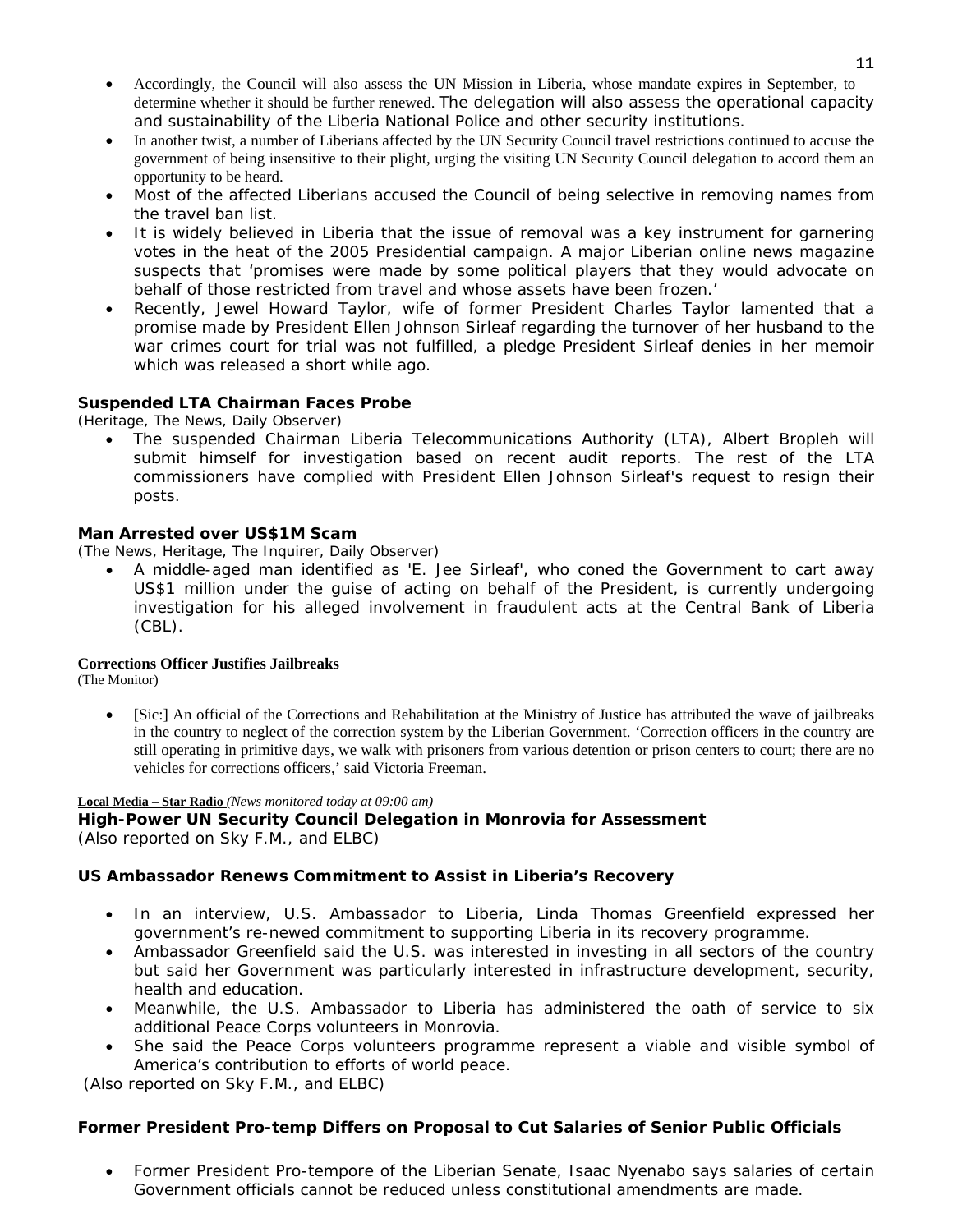- According to him, the constitution protects the salaries of the President, Vice President, Chief Justice and the Supreme Court Justices.
- Senator Nyenabo said it was totally wrong for a lawmaker to propose salary deductions for certain government officials.
- His statement was in reaction to a proposal by Montserrado Representative Rufus Neufville for a reduction in the salaries of top government officials.
- Representative Neufville proposed the reduction to ensure that the salaries of civil servants are increased to a minimum of US\$150.

#### **Supreme Court Summons Central Bank Governor in Connection with Controversial US\$508,200**

- Chambers Justice Francis Kporpor has cited the Central Bank Governor, Mills Jones to a conference in connection with the "controversial" half a million dollars seized from a Nigeria in 2006 and used by Government.
- Justice Minister, Philip Banks and lawyers representing the Nigerian will also attend the conference scheduled for Wednesday.
- The conference is in line with the recent rate of mandamus filed against Justice Minter Banks and CBL Governor Dr. Mills Jones.
- The government's spending of the over US\$500,000 on National Security sparked the petition from a local human rights lawyer.

\*\*\*\*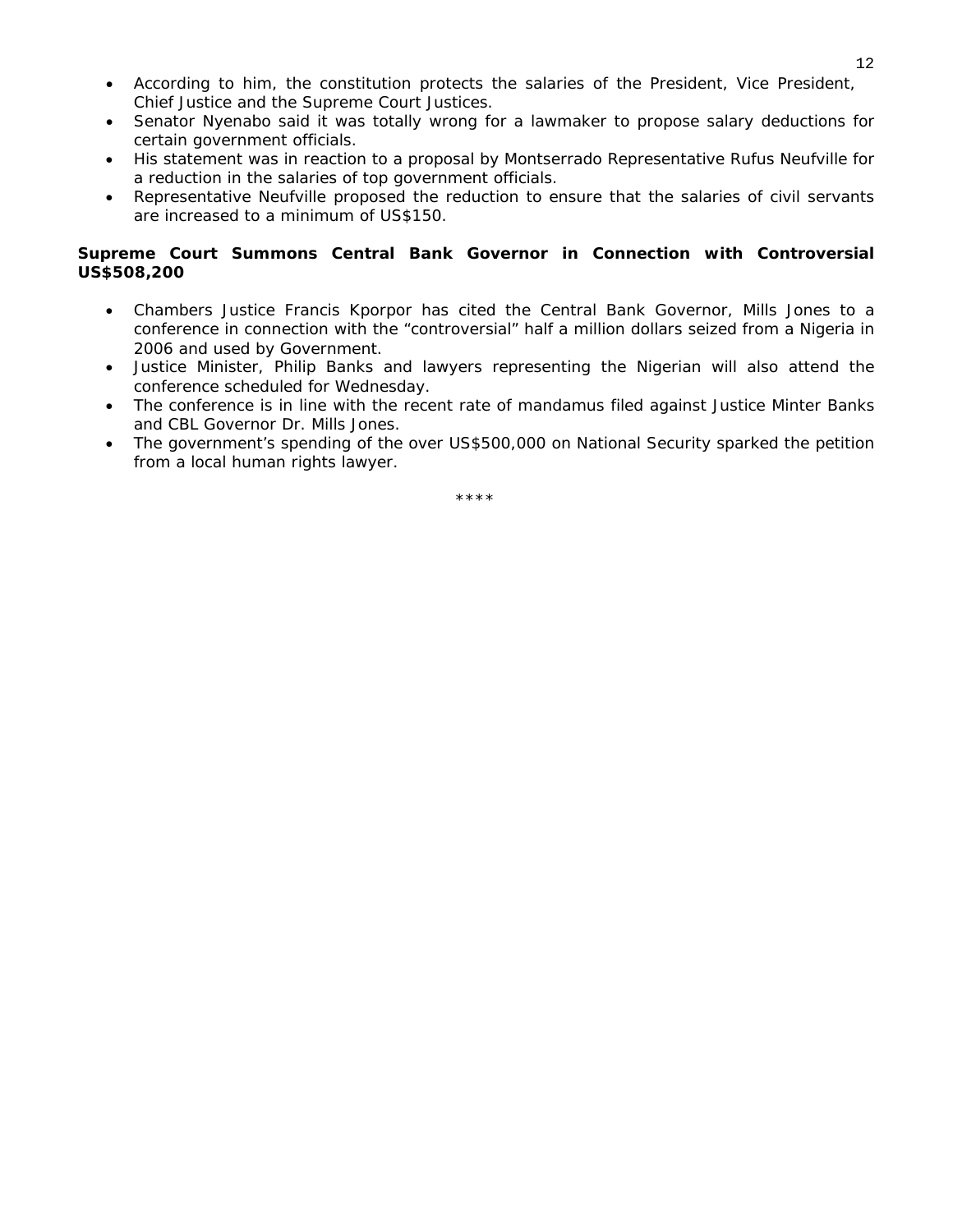

# **UNMIL Public Information**

**Media Monitoring & Development Unit** 

# **Daily Media Report Tuesday, 19 May 2009**

#### **Security:**

*New Democrat, The Monitor, The Analyst, Heritage, The News, Daily Observer*

Rice will today nold talks with President Ellen Johnson Siriear. According to the Executive<br>Mansion the talks will focus on the progress of the U.N. Peacekeeping Mission's operations in Liberia. The delegation will also assess the operational capacity and sustainability of the The media reports that a high power United Nations Security Council delegation has arrived in the country. The delegation headed by U.S. Permanent Representative to the UN, Susan Rice will today hold talks with President Ellen Johnson Sirleaf. According to the Executive Liberia National Police and other security institution. The delegation consists of ten Permanent Representatives and five Deputy Permanent Representatives or senior officers of member states on the Security Council. In another twist, a number of Liberians affected by the UN Security Council travel restrictions continued to accuse the government of being insensitive to their plight, urging the visiting UN Security Council delegation to accord them an opportunity to be heard. Most of the affected Liberians accused the Council of being selective in removing names from the travel ban list. *High-Power UN Security Council Delegation in Monrovia for Assessment* 

#### *National Chronicle, The News, Daily Observer, Heritage*

#### *Suspended LTA Chairman Faces Probe…As Other Commissioners Tender Their Resignation*

The Daily Observer and Heritage newspapers report that all the commissioners of the Liberia Telecommunications Authority (LTA) have complied with President Ellen Johnson Sirleaf's request to resign their posts. The News quoting Presidential Press Secretary, Cyrus Badio said the suspended LTA Chairman Albert Bropleh will submit himself for investigation based on recent audit reports. Mr. Badio said if it is established that Mr. Bropleh is guilty as is contained in a General Auditing Commission (GAC) audit he will be prosecuted in keeping with the law. Meanwhile, the media reports that the resignation of the LTA Commissioners will afford the President the opportunity to reconstitute the board of commissioners of the entity.

#### *The Monitor*

#### *Corrections Officer Justifies Jailbreaks*

[Sic:] An official of the Corrections and Rehabilitation at the Ministry of Justice has attributed the wave of jailbreaks in the country to neglect of the correction system by the Liberian Government. 'Correction officers in the country are still operating in primitive days, we walk with prisoners from various detention or prison centers to court; there are no vehicles for corrections officers,' said Victoria Freeman.

#### **Governance & Rule of Law:**  *Daily Observer, The Inquirer, The News, New Democrat, Heritage US\$1M Con Man Arrested*

A middle-aged man identified as 'E. Jee Sirleaf', who coned the Government to cart away US\$1 million under the guise of acting on behalf of the President, is currently undergoing investigation for his alleged involvement in fraudulent acts at the Central Bank of Liberia (CBL). He was caught using the name of the President to transfer more than one million United States dollars into an Ecobank account that he has earlier opened with US\$10. The con man was apprehended at the Central Bank while attempting to withdraw US\$800,000 from the accounts of the Liberia Petroleum Refinery Company at the CBL.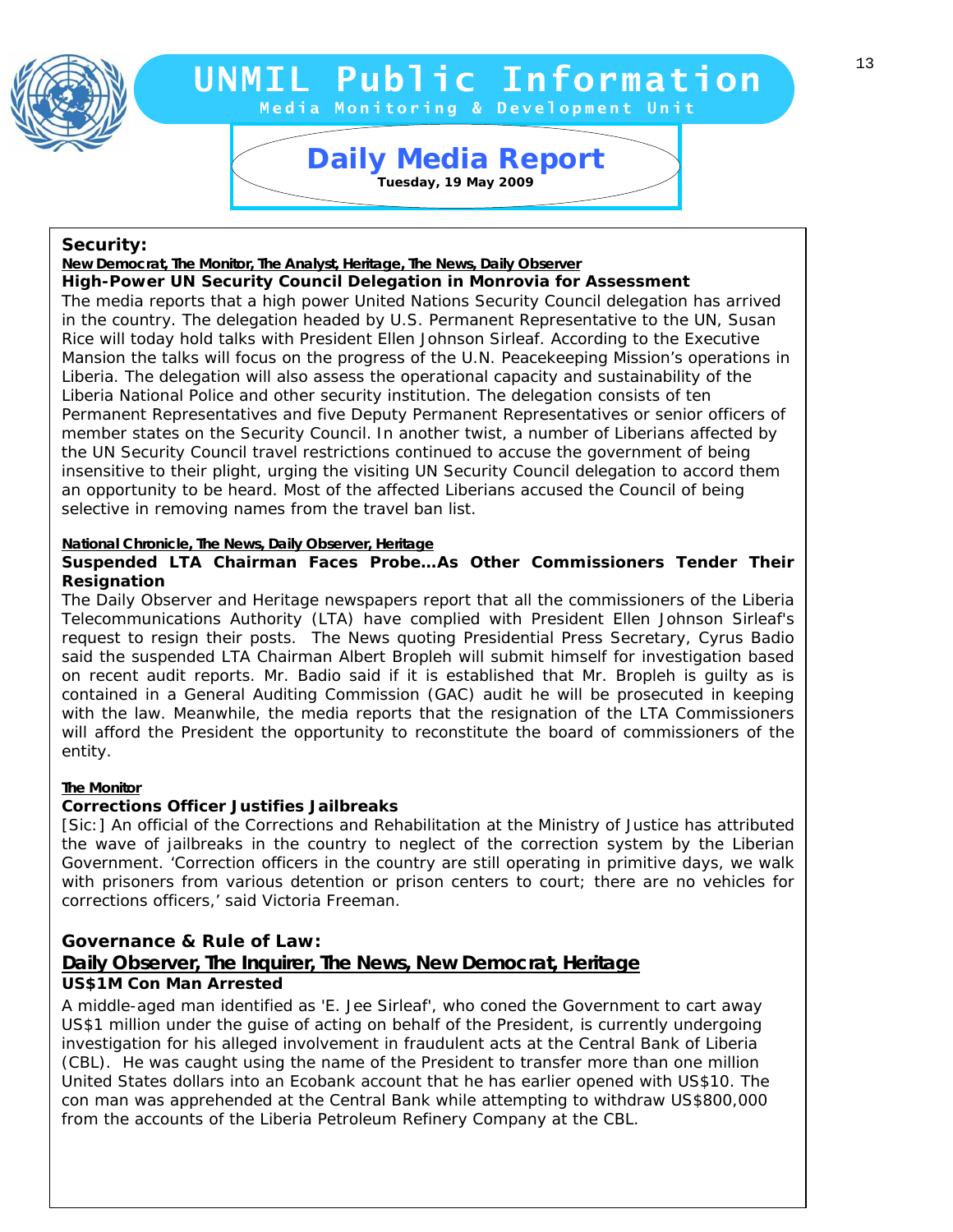#### **Infrastructure & Basic Social Services:** *The Informer*

#### *US Ambassador Renews Commitment to Assist in Liberia's Recovery*

government's re-new commitment to supporting Liberia in its recovery programme. In an interview, U.S. Ambassador to Liberia, Linda Thomas Greenfield expressed her Ambassador Greenfield said the U.S. was interested in investing in all sectors of the country volunteers programme represent a viable and visible symbol of America's contribution to but said her Government was particularly interested in infrastructure development, security, health and education. Meanwhile, U.S. Ambassador to Liberia has administered the oath of service to six additional Peace Corps volunteers in Monrovia. She said the Peace Corps world peace efforts.

\*\*\*\*\*